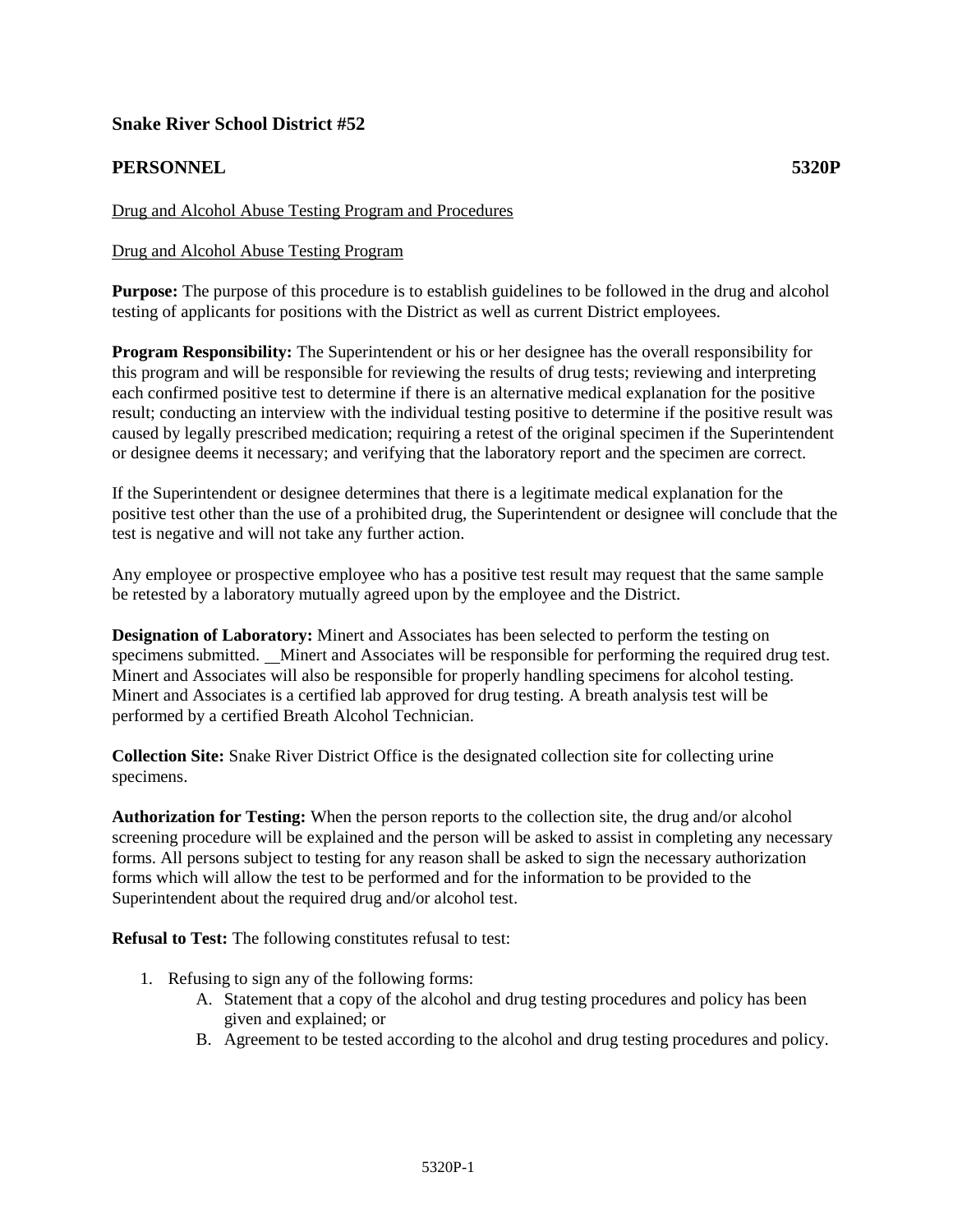The following constitutes alcohol testing refusals:

- 1. Refusal by any employee to complete and sign the breath alcohol testing form;
- 2. Failure to provide adequate breath without a valid medical explanation in writing; or
- 3. Failure of an employee to remain readily available for testing for eight (8) hours following an accident that requires testing.

The following constitutes drug testing refusals:

- 1. Failure to provide a urine sample within four hours, without a valid medical explanation in writing; or
- 2. Conduct that clearly obstructs testing procedures; or
- 3. Failure of employee to remain readily available for testing for 32 hours following an accident requiring testing

**Specimen Retention:** The retention of specimens for possible future analysis is the responsibility of Minert and Associates, who will retain all specimens for a minimum period of one week. At such time, negative specimens will be discarded. Positive specimens will be resealed and retained in a separate and secure area for a minimum of one year. Within this one year period, the person tested or the Superintendent or his or her designee can request in writing that the laboratory retain the sample for an additional reasonable period specified in the request. If no proper written request is received within the one year period, the sample may be discarded.

**Notification and Administrative Processing of Positive Results:** All analytical results, negative and positive, will be reported by the laboratory to the Superintendent within an average of five days after receiving the specimens. The Superintendent or his or her designee will interview the person to determine if there is any satisfactory explanation for the positive result. The Superintendent or designee may conduct an additional medical interview with the individual and may require the original specimen to be reanalyzed if necessary.

**Record Retention:** Confidential records of drug tests results are recognized to be private and sensitive records, which will be maintained in a secure fashion to ensure confidentiality. Records showing an employee passed a drug test will be kept for at least one year. Records showing that an employee failed a drug test, the type of test (e.g., reasonable suspicion), the illegal drug(s) used by the employee, and the disposition of each employee will be kept for at least five years. These records, or any of them, may be maintained by the Superintendent or his or her designee's discretion for an indefinite period of time beyond the above specified minimums.

Information regarding an individual's drug testing results is confidential and will be released by the Superintendent or designee only upon the written consent of the individual, except that results may be released and relied upon by the District in any administrative or court action by the employee involving the drug test or any discipline resulting from a violation of this policy, including employment and court proceedings.

**Collection of Specimens**: At least 30 ml of urine will be required to complete the test, or the test will be rejected and must be re-performed. The designated collection site shall have an enclosure within which private urination can occur, a toilet for completion of urination, and a source of water for washing hands. Procedures for collecting urine specimens shall allow individual privacy unless there is reason to believe that a particular individual may alter or substitute the specimen. Examples of reasonable cause to believe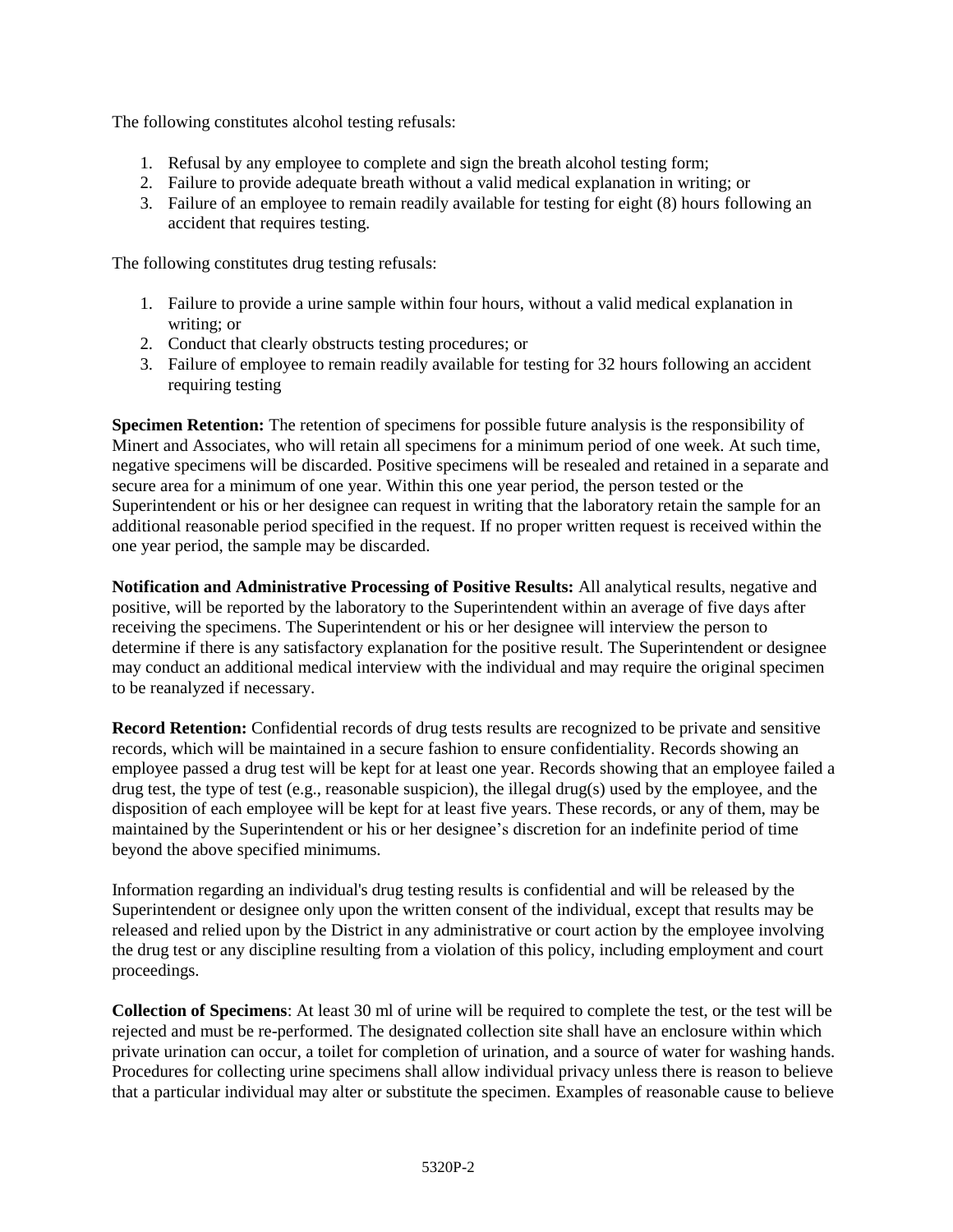a specimen will be altered or substituted include the presentation of a urine specimen that falls outside the normal temperature range  $(90.0 \text{ deg. F} - 100.0 \text{ deg. F})$  and presentation of a specimen with a specific gravity of less than 1.0003.

**Changes to Procedures:** This procedure may be amended from time to time to facilitate changes in the District's Drug Free Workplace Substance Abuse Policy as necessary.

#### Drug and Alcohol Abuse Testing Procedures for Job Applicants

All applicants will be furnished a copy of the Drug Free Workplace Substance Abuse Policy in advance of the drug testing and alcohol testing and will have the screening procedure explained to them.

Applicants will be asked to sign an authorization for the tests which will release the Superintendent to disclose the results of the drug and alcohol test. In the event an applicant refuses to execute the appropriate authorization or to submit to the drug and alcohol tests, the Superintendent will suspend the procedures at that point.

The Superintendent or his or her designee will review the analytical results of the drug and alcohol tests, and interview the applicant, either by phone or in person, to determine whether there is any satisfactory explanation for a positive result.

The Superintendent or designee may require the original specimen to be reanalyzed if necessary.

The Superintendent or designee will advise the applicant that he or she has tested positive and, if requested, will allow the applicant a reasonable period, not to exceed three days, to provide additional medical evidence of a proper prescription for the drug(s) which caused the positive test. Nothing herein shall be construed as requiring the Superintendent or designee to disclose to the applicant the drug(s) for which the applicant tested positive. Rather, it is the duty of the applicant to disclose to the Superintendent or designee and, upon request, to provide the Superintendent or designee with evidence of all drugs taken by prescription.

#### Drug and Alcohol Testing of Current Employees Reasonably Suspected of Drug or Alcohol Abuse

Once the determination has been made that an employee is to be tested based upon reasonable suspicion, the Superintendent or his or her designee should then transport the employee to the collection site or make other appropriate arrangements for transportation. The collection site personnel should be notified that the reason for testing is reasonable suspicion.

Upon arriving at the collection site, the employee will be asked to sign a release for testing and to assist in completing the necessary forms for testing. After the employee has signed the necessary releases for testing, then the standard procedures for drug and alcohol testing should be followed by the collection site personnel.

Once the procedure has been completed, the employee should be transported back to the Superintendent's office where the employee will be placed on administrative leave with pay until the results of the tests are available.

If the employee refuses to sign the release or refuses to be tested by Minert and Associates*,* the employee should be advised that refusal under Board Policy is insubordination. If the employee continues to refuse,